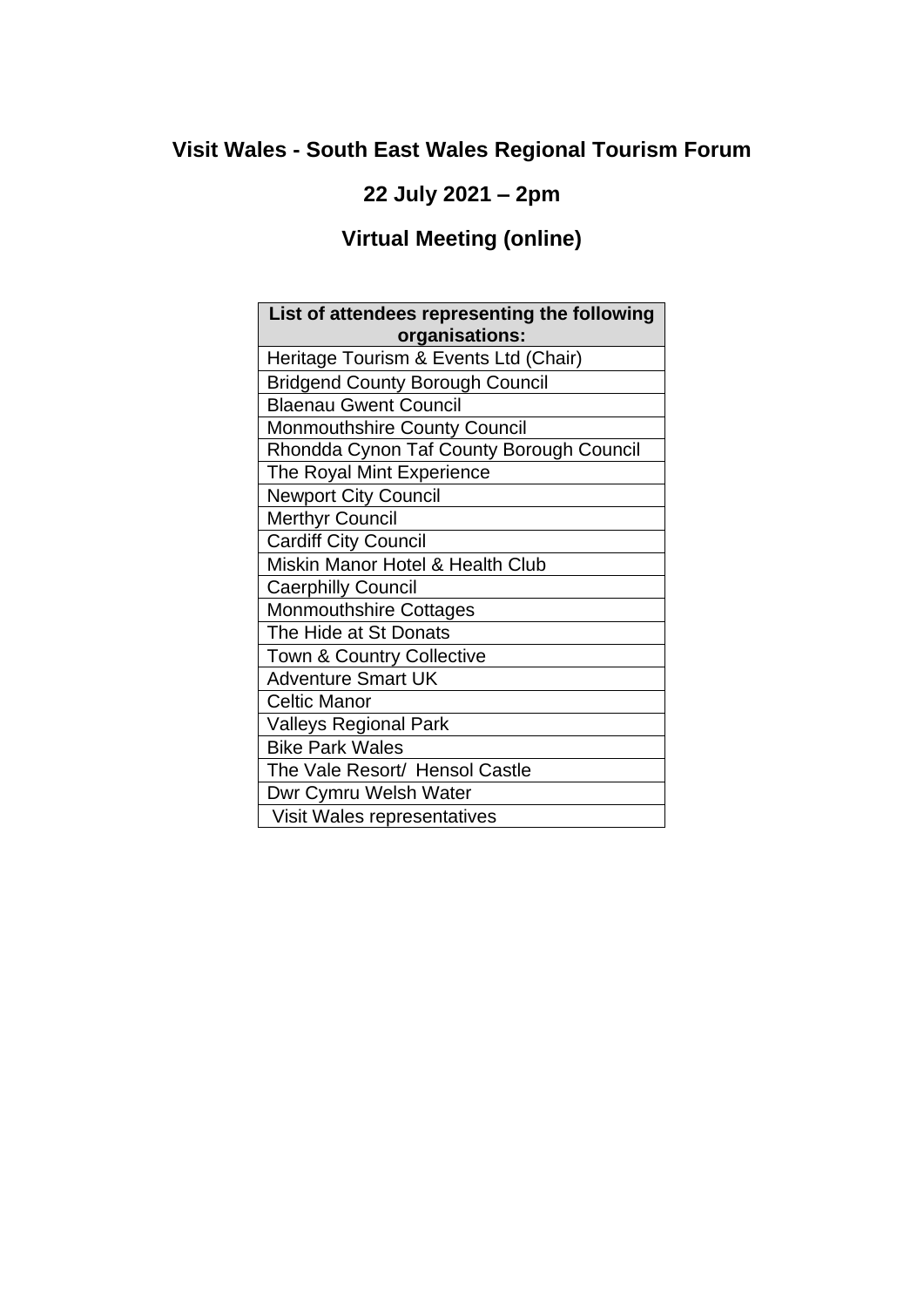#### **Chair Welcome & Introductions – Philippa George (PG)**

Philippa George (PG) welcomed all guests including new member, Martin Astley, Director of Bike Park Wales.

#### **Feedback from Chair (PG)**

PG highlighted pressing issues which all in the industry are likely to face, including staff shortages and the situation arising from the pinging situation (calls for individuals to self-isolate through the NHS app). PG also suggested the proposed tourism tax is a current topic of concern throughout the industry.

#### **Local Authority feedback**

**Bridgend:** Alice Brown (AB) explained accommodation in Bridgend is busy, including the biggest provider, Trecco Bay Holiday Park which has been operating at peak capacity since reopening. AB suggested Trecco Bay is a significant asset to the area and increasingly so as further easing of restrictions happen.

In terms of destination management, AB summarised the successes in the Porthcawl area, which is experiencing a very busy period. Bridgend Council has employed visitor stewards to ensure visitors have a positive experience, and a new bus service launched in May has proved popular. AB also reported the water sports facility at Rest Bay is benefiting from this busy period. AB then pointed to the recruitment challenges across the sectors, and explained only seven of a proposed twelve visitor stewards were recruited due to these challenges.

In terms of events, the June Forest Festival and Street Food Circus in Merthyr Mawr was well attended [\(https://www.forestfeastival.com\)](https://www.forestfeastival.com/). The same response is hoped for the Between the Trees festival in August, the Elvis Festival in September and the Dogs Trust Mini Trail next spring. The Royal Porthcawl Golf Club was due to host the Royal Women's Golf Tournament, however this has been rescheduled to 2025.

**Merthyr:** Returning from maternity leave, Lyndsey Handley (LH) is pleased to have reconnected with industry stakeholders and their projects. LH explained all accommodation providers are extremely busy and enquires from new accommodation providers are being received, however some providers have voiced concerns about demand in the shoulder periods. Lucy Von Weber (LvW) suggested contacting Ed Ryan, Regional Engagement Manager to discuss grading opportunities with new providers. LH explained Merthyr Council is developing a strategic recovery plan, which includes support for the tourism industry. LH also announced a drive towards more outdoor activities and trails, which coincides with a summer campaign to push the national cycle networks. LH then commented on a surge in new entrants to the accommodation sector: those looking to reopen or for grants for new accommodation providers.

**Blaenau Gwent:** Alyson Tippings (AT) also commented on high levels of accommodation bookings, with Norm Longley featuring an excellent report in the Rough Guide publication. Most attractions have reopened but many have found this difficult due to the volume of restrictions and decreasing volunteer capacity. Restaurants are also busy, however not all visitors have realised booking is essential and have missed out on a fuller destination experience.

AT highlighted the Steel House festival in late July, which is fully booked. The recent hot weather has been ideal for the festival set up, and the forecast thunderstorms are welcomed by tradition.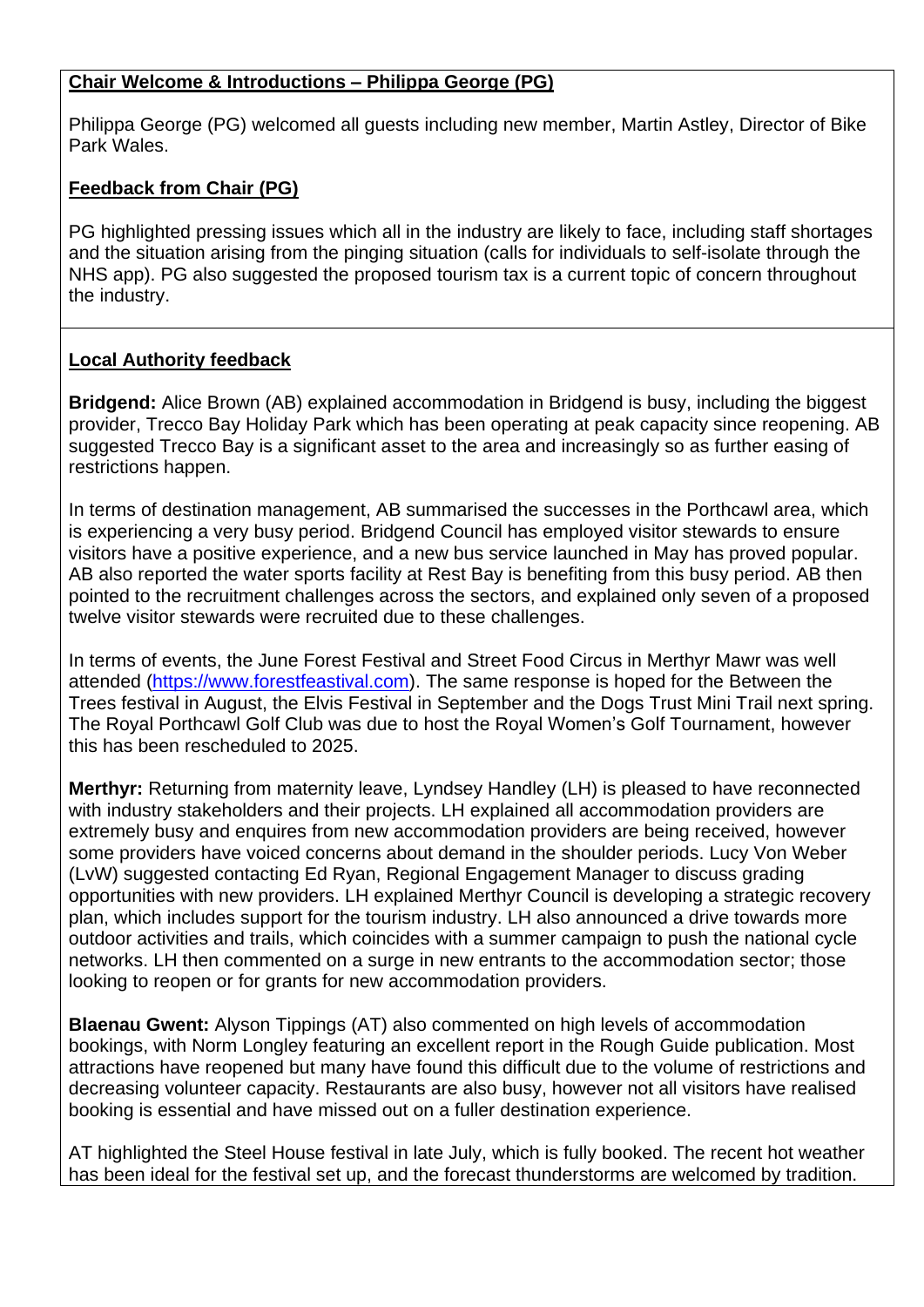However, most other events in the area have been cancelled and the town centres seem to be quiet, which Blaenau Gwent Council is addressing. AT also shared positive news of a recent successful travel trade event led by Kim Colebrook, development of virtual heritage tours and the launch of a destination management plan, which is now being implemented.

**Rhondda CT:** Nerys Royal (NR) announced a draft tourism strategy, which was opened to stakeholders for comment and received positive feedback. The draft strategy is currently being scrutinised. NR explained the Welsh Coal Mine Experience, Pontypridd Lido and Penderyn Tours have reached full capacity, and although the Zip World Coaster is popular, the heatwave is causing the ride some technical difficulties. Similar to the other regions, NR reported that accommodation providers are also full. Lastly, NR explained the Gravity Family Bike Park construction is nearing completion:<https://www.inyourarea.co.uk/news/work-to-deliver-bike-park-progressing-well/>

**Valleys Regional Park:** Phil Lewis (PL) announced the funding for the appointment of new team member, Meg Donnan was achieved through a Welsh Government grant and European Social Fund. Additionally, the social media company, Equinox has been awarded a contract to manage social media marketing until 2023. PL drew attention to a new map showing the Valleys Regional Park and its links to neighbouring assets. To develop such links further, PL hopes to work with Sustrans to join up the discovery parks across the valleys, which will create 180 mile cycle network. PL hopes to share these plans with Dawn Bowden MS, as the project will require investment.

**Cardiff:** Faye Tanner (FT) echoed concerns about the skills shortages, although difficult this situation has been alleviated somewhat through the Council's Back into Work department helping with Skills and Recruitment. FT highlighted the busy restaurant sector, which has months of advance bookings without the availability of walk-in options.

FT promoted the Summer In The City event taking place in July and August, whilst Visit Cardiff is focusing on the school holidays and future plans for a Christmas campaign. Future planning also includes the meetings, conference and events market, which benefit from an overhaul of delegate information procedures and a campaign in September to target the domestic conferences market. Finally, FT shared information about Cardiff Castle's admission free entry policy, a new attraction (Black Tower Tales), and the development of 3D castle tours.

#### **Member updates**

#### **Stephen Leeke (SL) – Hensol Castle Distillery**

Stephen Leeke announced the Hensol Castle Distillery experience is open for tours: <http://www.hensolcastledistillery.com/>

#### **Paula Warren (PW) – The Hide at St Donats**

Paula Warren announced that The Hide at St Donats is to feature on Sandy Toksvig's Extraordinary Places (a Channel 4 television programme), which has a reach of 1.4 million viewers. PW added that a recce will take place in early October, which will include the gin experiences St Donats Castle. Lastly, PW explained that although the producers have received a proposal, if members had suggestions for their recce to contact her:<https://www.hide.wales/>

#### **Paul Williams – Celtic Manor**

Paul Williams announced the Celtic Manor and Celtic Connections new construction project is progressing ahead pace and available for bookings:<https://www.celtic-manor.com/>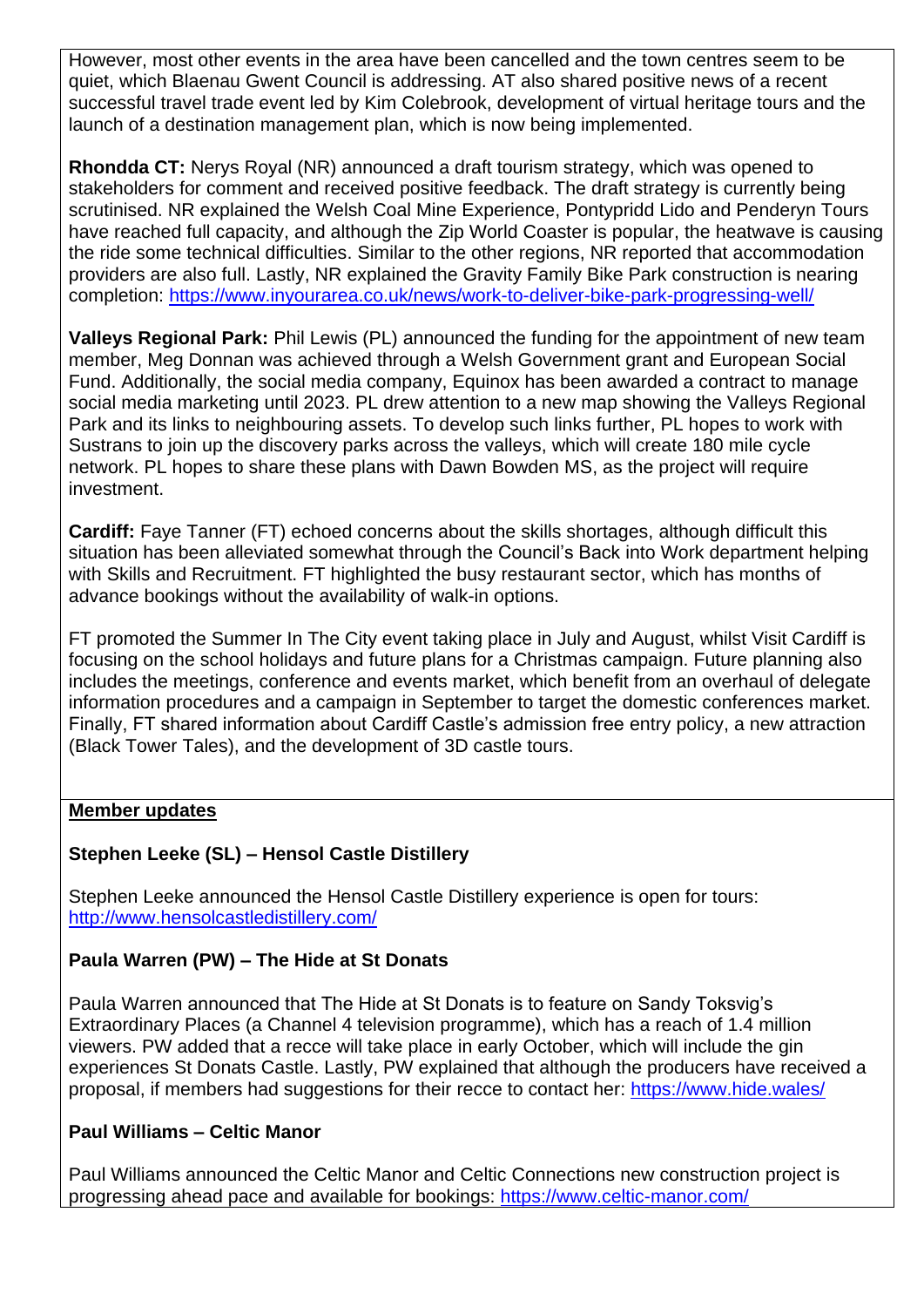### **Martin Astley (MA) – Bike Park Wales**

Martin Astley highlighted the launch of a new cycling experience in April 2021. The new trails are aimed at beginner riders, which has not expanded the offering to riders of all abilities, beginner, and intermediate and advanced. The new beginner trails are coded green, the same system as a ski resort:<https://www.bikeparkwales.com/mountain-bike-trails-wales>

#### **Visit Wales updates**

Steffan Roberts (SR) provided members with policy updates:

The move towards alert level zero will be announced at the review on August 7. Those adults fully vaccinated in Wales has reached 85%, the success of this programme will contribute to proposed moves towards alert level zero. SR added that there will be a greater emphasis on advice and guidance as opposed to restrictions, and bespoke risk assessments will be a legal requirement to ensure organisations take reasonable protective measures. SR also highlighted a proposed move away from sector specific guidance to core alert level zero guidance. However, until the decision on August 7, face coverings indoors will remain a legal requirement. If conditions allow after August 7, face coverings in hospitality settings will not be necessary, however the Test, Trace and Protect (TTP) scheme, and ventilation requirements will remain. SR highlighted the importance of self-isolation to break the chain of transmission and suggested all should follow the TTP rules. However, depending on the levels of transmission leading up to August 7, self-isolation is proposed to end for those who have been vaccinated. SR then announced the visitor economy stakeholder group are due to meet next week and continue represent the wider economy.

[https://gov.wales/written-statement-nhs-covid-19-app-close-contact-notifications-and-self-isolation](https://gov.wales/written-statement-nhs-covid-19-app-close-contact-notifications-and-self-isolation-advice)[advice](https://gov.wales/written-statement-nhs-covid-19-app-close-contact-notifications-and-self-isolation-advice)

SR also gave a funding update summary:

The Economic Resilience Fund deadline ends on Tuesday 27 July. Beyond these emergency funds, future proposals include funds aimed at business recovery and development. SR explained in brief the process behind the proposed tourism levy, which will require between two and three years to arrive in statute, and will involve full engagement of the industry. The levy will be a tool for local authorities, to apply at their discretion. PG expressed relief to learn about the timescales of the tourism levy, which would be a blow for struggling businesses if applied sooner.

Lucy Von Weber (LvW) shared a marketing update with members:

LvW presented examples of the Addo marketing messages, which thanks visitors for doing the right things: [https://www.youtube.com/watch?v=rb\\_ErFurgQg.](https://www.youtube.com/watch?v=rb_ErFurgQg) LvW explained forthcoming paid digital marketing activity will centre on mask wearing rules in Wales, and partner work with the Countryside Code is currently in place to combat disruptive behaviours, e.g. inappropriate BBQ use and so called dirty camping. LvW then shared details of the partner work with Adventure Smart UK and the Royal National Lifeboat Institution (RNLI), which aims to reduce avoidable outdoor activity incidents: [https://businesswales.gov.wales/tourism/stay-safer-outdoors.](https://businesswales.gov.wales/tourism/stay-safer-outdoors) Lastly, LvW announced details of a public relations campaign to support and inspire people to enter tourism and hospitality careers, which aims to encourage people to apply for vacancies.